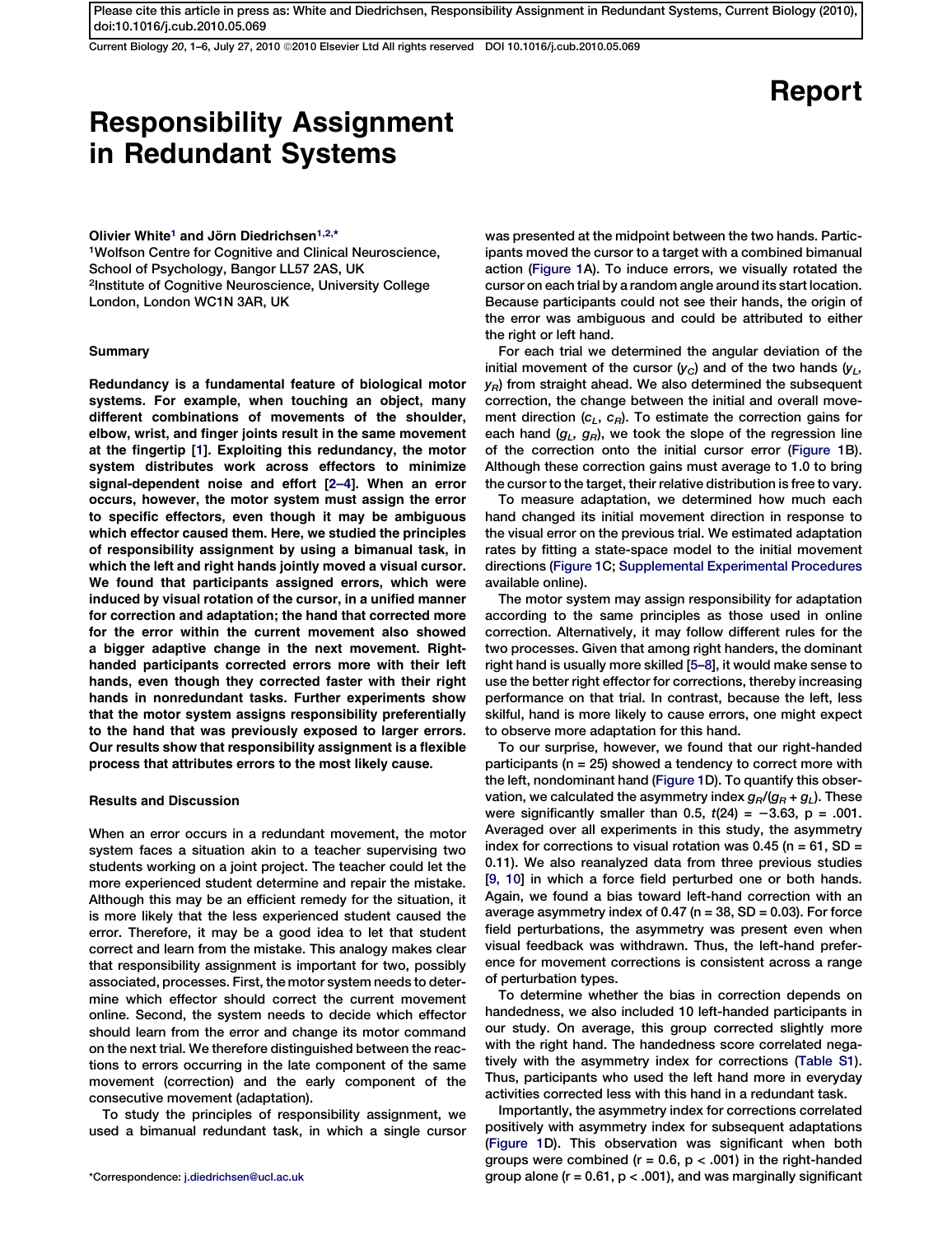<span id="page-1-0"></span>**Current Biology** Vol 20 No 14<br>2



in the left-handed group alone  $(r = 0.63, p = .0518)$ . Participants that corrected the ongoing movement to a greater degree with the left hand also adapted motor commands on the next trial more for the left hand. Thus, rather than employing separate principles, the motor system appears to assign responsibility jointly for correction and adaptation. The positive correlation could be taken as evidence for the idea that online corrections serve as a teaching signal for adaptation [\[11, 12\]](#page-4-0). Although our findings are congruent with this hypothesis, it is also possible that adaptation and online correction are independent processes [\[13](#page-4-0)], for which responsibility assignment is solved according to similar principles.

What are the factors that determine this common responsibility assignment? Asymmetries in corrections may arise if the two hands independently worked to reduce the error. That is, if the nondominant hand were faster to correct than the dominant hand, it would reduce the error before the dominant hand could do so, and thus perform more of the overall

## Figure 1. Responsibility Assignment in a Bimanual One-Cursor Task

Data are from Experiments 1a and 1b.

(A) Example trial. The cursor position is calculated as the average position of the two hands, and then rotated to the right, inducing an initial cursor error  $(y_C,$  in deg). The angle of correction of the left  $(c_L)$  and right  $(c_R)$  hand is measured as the difference between initial  $(y_L$  and  $y_R$ , measured at 150 ms) and overall movement direction.

(B) The regression slope of the correction of the left ( $c_L$ , top) and right ( $c_R$ , bottom) hand against the initial cursor error  $(y_C)$  served as a measure of the correction gain for that hand  $(g_L, g_R)$ . Exemplary data from a single participant with larger correction gain of the left hand is shown.

(C) Adapted state of the left  $(z_L,$  blue) and right  $(z_R,$ red) hand from the state-space model fit to the initial movement directions, in response to the imposed visual rotation on the cursor (gray) that followed a damped random walk. In this particular example, the adaptation rate for the left hand  $(B_L)$  is bigger than for the right hand  $(B_R)$ . (D) The correction asymmetry  $[a_B/(a_1+a_B)] < 0.5$ 

indicates that right handers (gray circles) preferentially corrected with the left hand. Participants from Experiments 1a and 1b are shown together. Left handers (white circles) did not show a significant bias. The adaptation asymmetry  $[B_R/(B_L +$  $B<sub>B</sub>$ ] is correlated with the correction asymmetry within each group.

(E) The onset of correction was measured at the time when the hand had achieved 20% of the total correction. Results are shown for right-handed participants only. In both the bimanual twocursor (red) and unimanual (blue) condition, the right hand corrected faster. The left hand corrected faster only in the redundant one-cursor condition (green).

correction. For our right-handed participant, the left hand initiated the correction before the right hand in the redundant one-cursor task (Figure 1E, green line,  $t(24) = -2.19$ ,  $p = .039$ ). In contrast, in the unimanual task, participants consistently initiated the correction

sooner with the right than with the left hand (Figure 1E, blue line,  $t(24) = 2.85$ ,  $p = .009$ ). In Experiment 1b (10 right-handed participants), we also observed this right-hand advantage when participants moved their hands simultaneously to two separate targets (red line,  $t(9) = 4.37$ ,  $p = .002$ ).

These results show that responsibility assignment is not determined by the speed with which each effector makes corrections in nonredundant tasks. Other variables, such as a small asymmetry in movement extent and the temporal asynchrony between the hands, cannot explain the distribution of corrections either [\(Table S2\)](#page-4-0). What then is the underlying cause of the asymmetry? We consider two possible hypotheses, both motivated by optimal feedback control theory [[14](#page-4-0)]. In this framework, feedback corrections involve two processes—state estimation and control—both of which could give rise to the asymmetric corrections.

During state estimation, the system combines different sources of sensory information with internal predictions,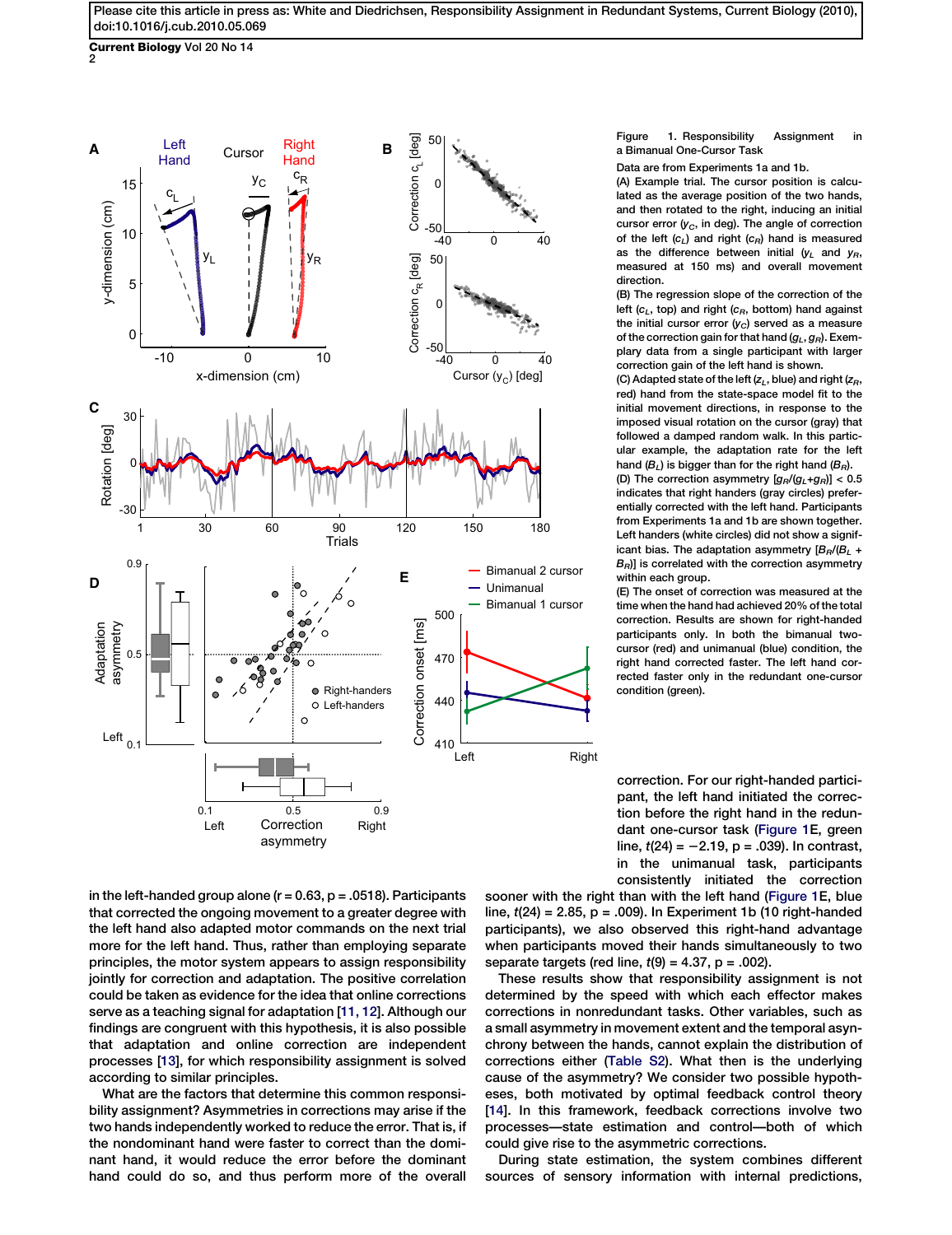Responsibility Assignment in Redundant Systems 3

each weighted by the inverse of its uncertainty, to form an optimal estimate of the controlled body and environment [[15, 16](#page-4-0)]. In the one-cursor task, the motor system estimates the position of the two hands and the cursor. Participants could not see their hands and proprioception has higher uncertainty than vision [[17, 18\]](#page-4-0). Therefore, the system would use visual information about the cursor position to infer the position of the hands (see [Supplemental Experimental Procedures\)](#page-4-0).

If the uncertainty of the internal prediction for one hand were higher than for the other, the system would attribute the error—and subsequent correction—to that hand [\(Figure S1](#page-4-0)A). Indeed, higher uncertainty for the left than right hand has been proposed as an explanation for the asymmetric transfer of force field learning across hands [[15](#page-4-0)]. Because the discrepancy between intended and estimated hand position also serves as a signal for subsequent trial-to-trial adaptation [[13](#page-4-0)], this would also lead to faster adaptation for the more uncertain hand. Therefore, the ''estimation hypothesis'' provides an elegant explanation for why correction and adaptation rates are closely related.

Alternatively, according to the ''control hypothesis,'' asymmetries between the hands could arise from an asymmetric setting of feedback control gains. Feedback gains multiply the difference between the estimated and desired state to determine the size of the corrective command for each effector (see [Supplemental Experimental Procedures](#page-4-0)). For nonredundant unimanual movements, feedback gains are upregulated by exposing the hand to increased movement errors [[19](#page-5-0)] (D.W. Franklin et al., 2009, Soc. Neurosci., abstract). Feedback control gains for the nondominant hand may be elevated due to the increased need to correct for errors that arise because of the greater variability in this hand [\(Table S3](#page-4-0)).

Can these explanations be distinguished? Our approach is based on the fact that reach errors can arise from different sources. Execution errors involve a discrepancy between the predicted and perceived state of the controlled object, for example because the cursor is rotated around the starting position. Target errors arise from a discrepancy between the predicted and perceived state of the movement goal, for example when the target is displaced at movement start. Although both types of errors evoke similar corrections, significant trial-by-trial adaptation to random perturbations is found only for visual rotations [[20\]](#page-5-0). Thus, execution errors lead to an update of the state-estimate and the forward model of the hand, whereas target errors do not.

This distinction provides an opportunity to test the estimation and control hypotheses. Different uncertainties for the two hands, as proposed by the estimation hypothesis, can affect the distribution of feedback correction only if the error influences the estimated states of the hand (visual rotation). If the error signal changes only the estimate of the target location (target displacement), the difference in uncertainty should not influence the distribution of corrections ([Figures S1](#page-4-0)B and S1D). In contrast, the control hypothesis predicts that the asymmetry should be observed in both conditions. Feedback gains multiply the difference between the desired and estimated state of the hand, and it therefore does not matter whether the estimate of the hand or of the target has changed ([Figures S1](#page-4-0)E and S1F).

We tested these predictions in Experiment 2 ( $n = 12$  right handers) by inducing corrections through visual cursor rotation (execution error) or through target displacement just after movement start (target error). Consistent with the idea that target errors are attributed to a noncontrollable external cause



Figure 2. Results of Experiment 2

(A) The overall adaptation rate for random visual rotations was substantially higher than for random target displacements.

(B) The correction gains were higher for the left hand than for the right hand, both for the visual rotation and the target displacement conditions. Experiment 2 included right-handed participants only.

[[20](#page-5-0)], the adaptation rates in the target displacement condition were close to zero and significantly lower than in the visual rotation condition,  $t(11) = 13.35$ ,  $p < .001$  (Figure 2A). In both conditions, however, right-handed participants still corrected more with their left hands (Figure 2B,  $F(1,11) = 5.43$ ,  $p =$ 0.04), and there was no difference between task conditions,  $F(1,11)$  < 0.01, p = .993. Thus, these results favor the idea that the asymmetry arises from an asymmetric setting of feedback control gains rather than from asymmetries in the uncertainty associated with state estimation.

No matter whether the control or estimation hypothesis is correct, our core assumption is that the motor system assigns responsibility to the nondominant hand, because that hand encounters larger errors during everyday movements. If this is true, we should be able to modify the distribution of feedback corrections by exposing each hand to errors of different sizes before testing in the redundant task. We tested this prediction in Experiment 3. For the first 70 of 110 trials per block, participants alternated between unimanual right- and left-handed movements. For the last 40 trials, they performed the bimanual one-cursor task. During each unimanual movement, we imposed a random visual rotation of the cursor. The random process had high variance for one hand and low variance for the other hand ([Figure 3](#page-3-0)A). Many participants were unaware of the manipulation and attributed their errors to poor ability to control the ''treated'' hand.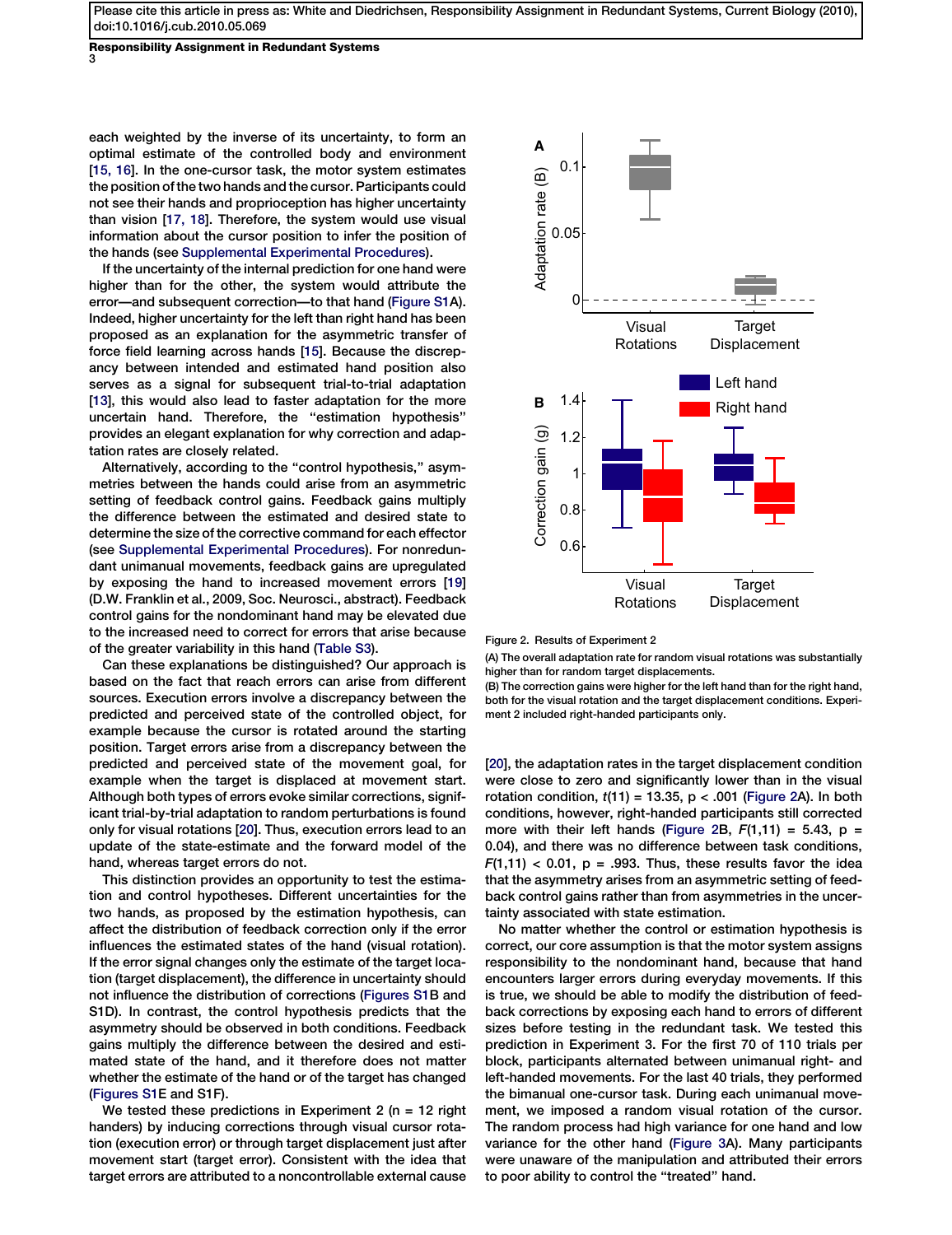<span id="page-3-0"></span>Current Biology Vol 20 No 14 4



Figure 3. Modulation of Feedback Control Gains in Experiment 3

(A) In each block, participants performed 70 unimanual trials. Perturbations were caused either by visual rotations or target displacements, with different variances for the two hands. The distribution of feedback corrections was tested in the bimanual one-cursor task. The example shown is with high variance on the right hand.

(B) Correction gains of the left (blue) and right (red) hands. When the left hand experienced larger visual rotations during unimanual trials than the right (L > R), it corrected substantially more for visual rotation errors in the subsequent bimanual task. When the right hand experienced bigger rotation than the left  $(R > L)$ , this difference cancelled out.

(C) No effect on the distribution of correction for visual rotations was found when the pretreatment involved target displacements.

(D) No effect on the distribution of correction for target displacements was found when the pretreatment involved visual rotations.

(E) The effect occurred again when the hands were pretreated and tested with target displacements.

We found that the hand exposed to large errors during the unimanual task also increased its contribution to the feedback correction in the subsequent bimanual one-cursor task (Figure 3B, significant interaction,  $F(1,16) = 5.383$ ; p = .034). These results clearly show that responsibility assignment is not fixed but influenced by recent experience. The findings are consistent with both the estimation and the control hypothesis. According to the estimation hypothesis, increased error will lead to increased state-uncertainty for

the hand [[21\]](#page-5-0); according to the control hypothesis, correcting for larger errors should lead to an increase in feedback gain for that hand [\[19\]](#page-5-0) (D.W. Franklin et al., 2009, Soc. Neurosci., abstract).

To distinguish these two explanations, we replicated the experiment via target displacements instead of visual rotations for both unimanual and the subsequent bimanual trials. If increased errors lead to an increase in control gains, we should observe a similar effect for target displacements [\[19\]](#page-5-0). In contrast, target displacements should not lead to a change in the uncertainty of the hands, as shown by the fact that the motor system clearly attributes these errors, at least for the purpose of adaptation, to unpredictable target movements. During the subsequent bimanual movements, we again found that the proportion of the correction increased for the hand that had experienced larger errors in the preceding unimanual trials (Figure 3E, significant interaction,  $F(1,7) = 9.419$ ,  $p = .018$ ). Although the effect was numerically smaller than for visual rotations, a direct comparison of the effect size across these two conditions was not significant,  $F(1,23) = 0.658$ ,  $p = .426$ . A parsimonious explanation for these results is that feedback gains were altered based on the asymmetric demand on corrections in the pretreatment phase [[19\]](#page-5-0) (D.W. Franklin et al., 2009, Soc. Neurosci., abstract). The estimation hypothesis, which states that these changes are based on the changed uncertainty in the visuo-motor mapping, can account only for the visual rotation findings.

According to the control hypothesis, the same feedback gain determines the size of the corrective command in both conditions. Therefore, increasing one type of error should increase feedback corrections for the other type of error. To test this, we pretreated the hands during unimanual movements with different amplitudes of visual rotations and then tested the distribution of feedback corrections in the onecursor task for target displacements (Figure 3D). In the second condition, we pretreated with target displacements and tested with visual rotations (Figure 3C). In both conditions, we failed to observe an influence of pretreatment  $(t/6) = 0.449$ , p = .669 and  $t(7) = 0.197$ ,  $p = .850$ ). Indeed, the pattern was reversed for both visual rotations and target displacements, making it unlikely that these null effects reflect a lack of statistical power. Thus, the upregulation of feedback gains seems to be specific to the source of the error.

Taken together, our experimental results provide important insights into the process of responsibility assignment. First, the distribution of feedback correction is not a mere consequence of the independent actions of the two hands. Faster corrections for the nondominant hand were specific to the redundant tasks; indeed, for the nonredundant task, the dominant hand was faster to correct for movement errors. Furthermore, we show in Experiment 3 that responsibility assignment is a flexible process in which the distribution of corrections across effectors reflects the recent history of movement errors. According to this idea, the consistent left-hand bias in right-handed participants would arise because actions conducted with the left hand are more prone to errors [\[22, 23\]](#page-5-0). This could lead to higher uncertainty associated with state estimation of the left hand [[15](#page-4-0)], which would also explain the correlation between correction and adaptation. However, the estimation hypothesis can account for the results in the visual rotation, but not in the target displacement conditions. Rather, a parsimonious explanation for both results would be that feedback gains are increased for the left hand [[19](#page-5-0)] (D.W. Franklin et al., 2009, Soc. Neurosci., abstract).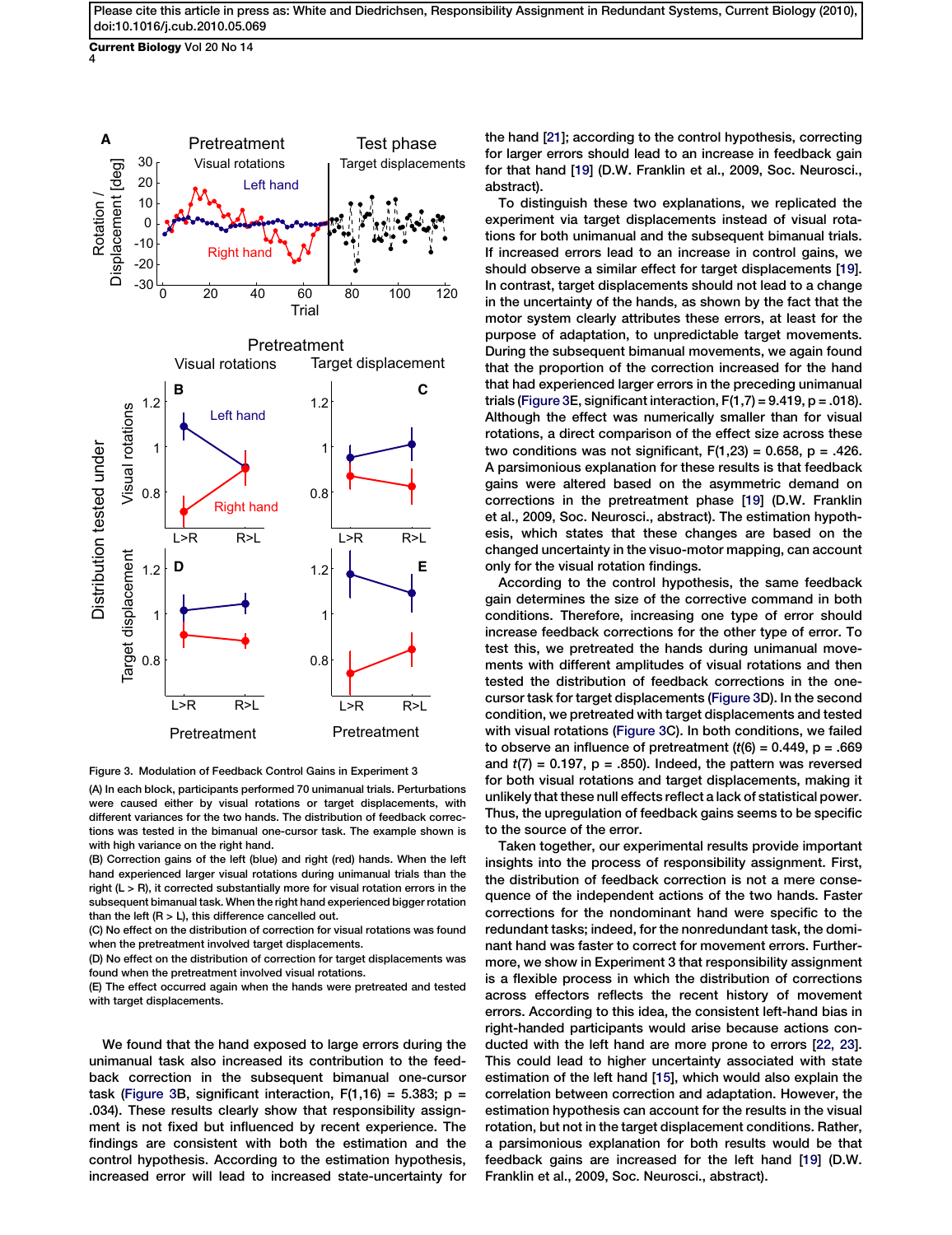<span id="page-4-0"></span>Responsibility Assignment in Redundant Systems 5

Responsibility assignment appears to also be sensitive to the type of the error, because pretreating the hand with target displacements did not change the distribution of the error correction during visual rotations—and vice versa. This surprising finding suggests that a simple change in control gain is not sufficient to explain our results. Rather, the motor system specifically assigns responsibility to the effector that was most probably associated with that specific type of error in the past.

Redundancy endows the motor system with the flexibility to distribute work across many effectors and to compensate after damage or injury. Responsibility assignment is a necessary process when learning from errors, and it will shape the final learned movements.

## Experimental Procedures

Participants, apparatus, and stimuli are described in the Supplemental Experimental Procedures.

#### Experiment 1: Visual Rotation Task

To start a trial, participants positioned the cursors of the left and right hand (8 mm spheres) into the starting spheres (8 mm diameter), positioned 6 cm to the left and right of the body midline at chest height. In unimanual trials, a target was displayed 12 cm above either the left or right starting sphere. In the bimanual one-cursor condition, a single target was presented, and a single cursor was positioned at the spatial average of both hands. In the bimanual two-cursor condition, two targets were presented. Participants moved the cursor(s) to the target(s) by moving the left, the right, or both hands upward. The cursor(s) could be rotated around their respective starting position by a random angle; in the bimanual 2-cursor condition, rotations occurred independently for the left and right hands.

In Experiment 1a, participants performed 8 blocks of 60 trials: 2 unimanual left blocks, 2 unimanual right blocks, and 4 bimanual one-cursor blocks. Block order was counterbalanced across participants. In every trial, the cursor trajectory was rotated to the left or to the right by  $u_n$  degrees according to a damped random walk, described by the equations  $x_{n+1} = 0.8x_n + \eta_n$ and  $u_n = x_n + \varepsilon_n$  with the standard deviations set to SD( $\eta$ ) = 4 deg and SD( $\varepsilon$ ) = 8 deg. Only perturbation sequences within  $\pm 35$  deg were used. The experiment began with one 15-trial training block for each condition.

In Experiment 1b, participants performed two unimanual left, two unimanual right, three bimanual one-cursor, and three bimanual two-cursor blocks. Rotations occurred randomly to the left or right  $(\pm 18$  deg, each 40% of the trials).

## Experiment 2: Target Displacements versus Visual Rotations

Participants performed 8 blocks of 60 trials of the bimanual one-cursor task alternating between two blocked conditions. In the visual rotation condition, the cursor was rotated by  $\pm 18$  deg. In the target displacement condition, the target was displaced at movement onset by  $\pm 18$  deg. The movement of the target was clearly visible to the participants. Target displacements and visual rotations were determined independently on each trial, with a third of the trials perturbed to the right, a third perturbed to the left, and the remaining trials unperturbed.

## Experiment 3: Pre-exposure of the Hands with Different Sizes of Errors

Participants (n = 40) performed 8 blocks of 110 trials, distributed over 2 experimental sessions, which were separated by at least one day. Each block started with a pretreatment phase of 70 trials during which participants alternated between unimanual left and unimanual right reaching movements. In the subsequent test phase of 40 trials, participants used both hands to reach the target with a single cursor. In condition 1, both pretreatment and testing phase involved visual rotations. In condition 2, we treated and tested the hands with target displacements. In condition 3, we treated the hands with visual rotations but tested with target displacements and vice versa in condition 4.

For visual rotations, the perturbation sequence for each hand was gener-ated from a random walk [\[21](#page-5-0)],  $u_{n+1} = u_n + \varepsilon_n$  with a SD  $(\varepsilon_n)$  of 1 deg for one hand and 4 deg for the other. Only perturbation sequences within  $\pm 35$  deg and with the last 4 perturbations within  $\pm 2.5$  deg of straight ahead were used. For the target displacements, the perturbations were generated from a Gaussian white-noise process with SD = 1 or 8 deg. Pilot experiments

indicated that these values roughly matched the size of the errors between conditions. Note that in the visual rotation condition, the size of the errors was much smaller than the size of the cursor rotations, because participants adapted to the perturbation. For the test phase in the bimanual one-cursor task, we used random perturbations with a SD of 6 deg.

## Supplemental Information

Supplemental Information includes one figure and three tables and can be found with this article online at [doi:10.1016/j.cub.2010.05.069](http://dx.doi.org/doi:10.1016/j.cub.2010.05.069).

## Acknowledgments

This work has been supported by grants from the BBSRC (BB/E009174/1) and the NSF (BSC 0726685). We thank Niall Lally for assistance in data collection and Richard B. Ivry for comments.

Received: January 17, 2010 Revised: May 6, 2010 Accepted: May 6, 2010 Published online: July 1, 2010

#### References

- 1. Bernstein, N.A. (1967). The Co-ordination and Regulation of Movement (Oxford: Pergamon).
- 2. Harris, C.M., and Wolpert, D.M. (1998). Signal-dependent noise determines motor planning. Nature 394, 780–784.
- 3. O'Sullivan, I., Burdet, E., and Diedrichsen, J. (2009). Dissociating variability and effort as determinants of coordination. PLoS Comput. Biol. 5, e1000345.
- 4. Fagg, A.H., Shah, A., and Barto, A.G. (2002). A computational model of muscle recruitment for wrist movements. J. Neurophysiol. 88, 3348–3358.
- 5. Mieschke, P.E., Elliott, D., Helsen, W.F., Carson, R.G., and Coull, J.A. (2001). Manual asymmetries in the preparation and control of goaldirected movements. Brain Cogn. 45, 129–140.
- 6. Roy, E.A., and Elliott, D. (1986). Manual asymmetries in visually directed aiming. Can. J. Psychol. 40, 109–121.
- 7. Elliott, D., Heath, M., Binsted, G., Ricker, K.L., Roy, E.A., and Chua, R. (1999). Goal-directed aiming: Correcting a force-specification error with the right and left hands. J. Mot. Behav. 31, 309–324.
- 8. Todor, J.I., and Cisneros, J. (1985). Accommodation to increased accuracy demands by the right and left hands. J. Mot. Behav. 17, 355–372.
- 9. Diedrichsen, J. (2007). Optimal task-dependent changes of bimanual feedback control and adaptation. Curr. Biol. 17, 1675–1679.
- 10. Diedrichsen, J., and Dowling, N. (2009). Bimanual coordination as taskdependent linear control policies. Hum. Mov. Sci. 28, 334–347.
- 11. Fujita, M. (2005). Feed-forward associative learning for volitional movement control. Neurosci. Res. 52, 153–165.
- 12. Kawato, M. (1996). Learning internal models of the motor apparatus. In The Acquisition of Motor Behaviors in Vertebrates, J.R. Bloedel, T.J. Ebner, and S.P. Wise, eds. (Cambridge, MA: MIT Press), pp. 409–430.
- 13. Tseng, Y.W., Diedrichsen, J., Krakauer, J.W., Shadmehr, R., and Bastian, A.J. (2007). Sensory prediction errors drive cerebellum-dependent adaptation of reaching. J. Neurophysiol. 98, 54–62.
- 14. Todorov, E. (2007). Optimal Control Theory. In Bayesian Brain. Probabilistic Approaches to Neural Coding, K. Doya, S. Ishii, A. Pouget, and R.P.N. Rao, eds. (Boston: MIT Press), pp. 269–294.
- 15. Berniker, M., and Kording, K. (2008). Estimating the sources of motor errors for adaptation and generalization. Nat. Neurosci. 11, 1454–1461.
- 16. Vaziri, S., Diedrichsen, J., and Shadmehr, R. (2006). Why does the brain predict sensory consequences of oculomotor commands? Optimal integration of the predicted and the actual sensory feedback. J. Neurosci. 26, 4188–4197.
- 17. van Beers, R.J., Sittig, A.C., and Denier van der Gon, J.J. (1998). The precision of proprioceptive position sense. Exp. Brain Res. 122, 367–377.
- 18. van Beers, R.J., Sittig, A.C., and Denier van der Gon, J.J. (1996). How humans combine simultaneous proprioceptive and visual position information. Exp. Brain Res. 111, 253–261.